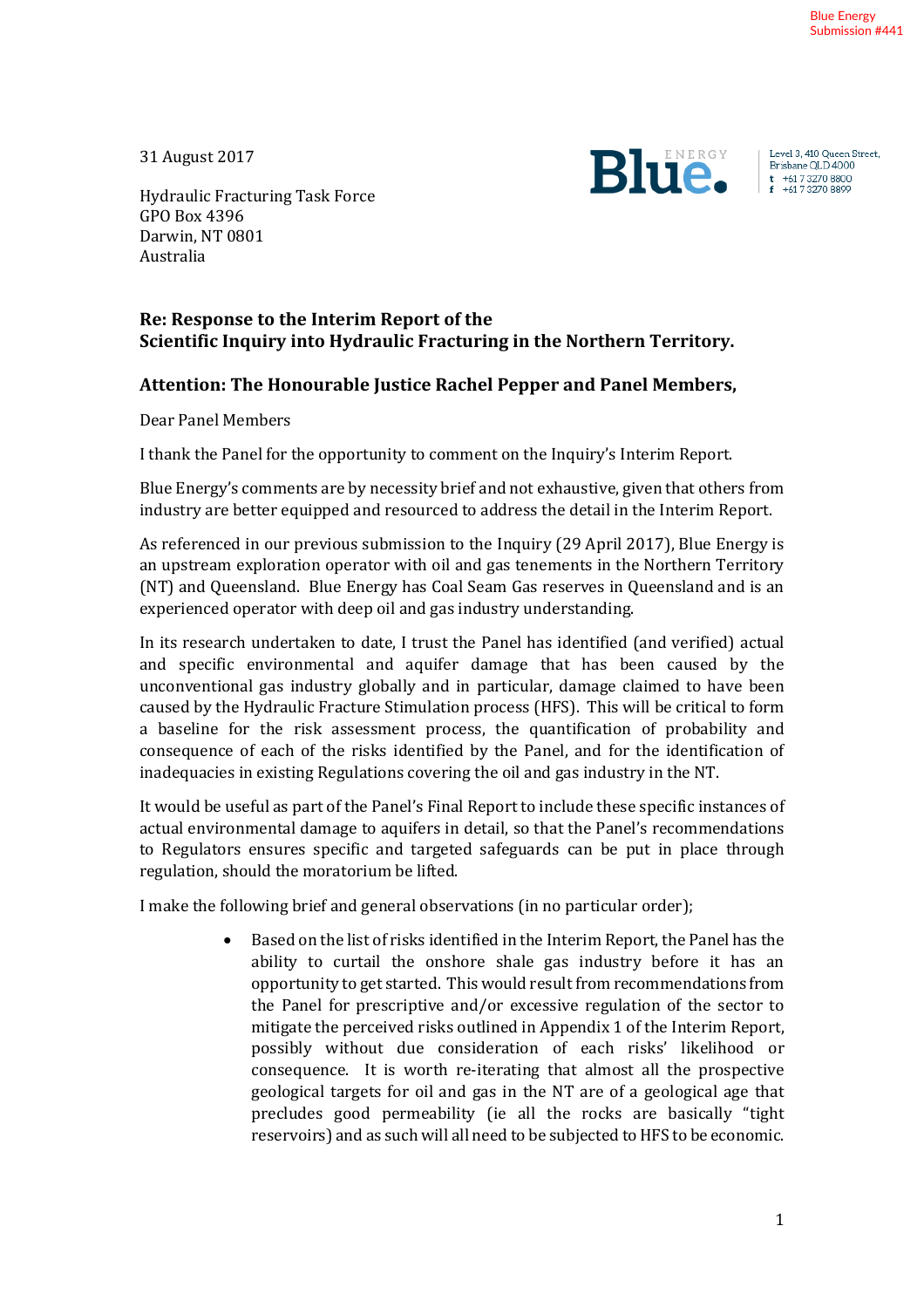

Level 3, 410 Queen Street, Brisbane QLD 4000  $+61732708800$ +61 732708899

- A further perusal of the identified risks in the Interim Report (Appendix 1) shows that many of these risks can be equally applied to other industries. I therefore trust that the Panel will recommend that Government look to mitigate these same risks in these other industries to ensure a consistent approach for environment protection is applied across the Northern Territory. For instance, 1) the significant withdrawal of water volumes from existing aquifers by the agricultural sector. I trust the same risk assessments and potential make good provisions would be required of the Agricultural sector. A gauge of the impact caused to the aquifers in Queensland by excessive withdrawal by agriculture can be seen in Figures 1 and 2 which depicts the massive number of registered agricultural water bores and the contrast to the NT registered bore density. I suspect however, that the NT Government has inaccurate data regarding the actual number of water bores in use in the NT – yet the gas industry is depicted as the enemy of the regional aquifer and will be required to undertake baseline aquifer studies to provide data that the Government should have been acquiring for decades. The intensity and aquifer depletion and contamination from the "water mining" by the agriculture sector is never questioned or monitored – Government simply do not ask for data or impose standards for water bore construction 2) Methane emissions from the cattle industry – I trust that a similar risk assessment of the GHG emissions from Cattle industry activity, together with surface pollution and runoff effects from this industry will be addressed by Government 3) Emissions from diesel usage in the Tourist and Agricultural sectors should also be assessed in a consistent manner to that which is contemplated for the gas industry. It would be instructive for the other industries to have to adhere to the many regulations covering the gas industry, given many common risk elements. The gas industry however is often singled out for special treatment.
- To assume the major beneficial use of gas is electricity generation (through the displacement of coal), is to limit the potential value add that enhanced gas production could bring to the NT. This is something the economic analysis commissioned by the Inquiry should address as part of its remit. The development of a larger and more vibrant onshore gas industry in the NT should lead the NT to develop a substantial petrochemical industry in Darwin. This would add 20-fold to the value of the produced natural gas molecule at the wellhead. It would further diversify the NT economy and provide opportunity for tertiary industry development and a huge multiplier effect to job creation and potentially break the cycle of GST dependence in the NT. It would also generate an export opportunity to SE Asia for value added products such as Plastics (3D printing consumables), Polypropylene, Ethylene, and Methanol to name a few. Therefore, I urge the Panel to look deeper into the uses of gas in its economic analysis of an expanded gas sector in the NT.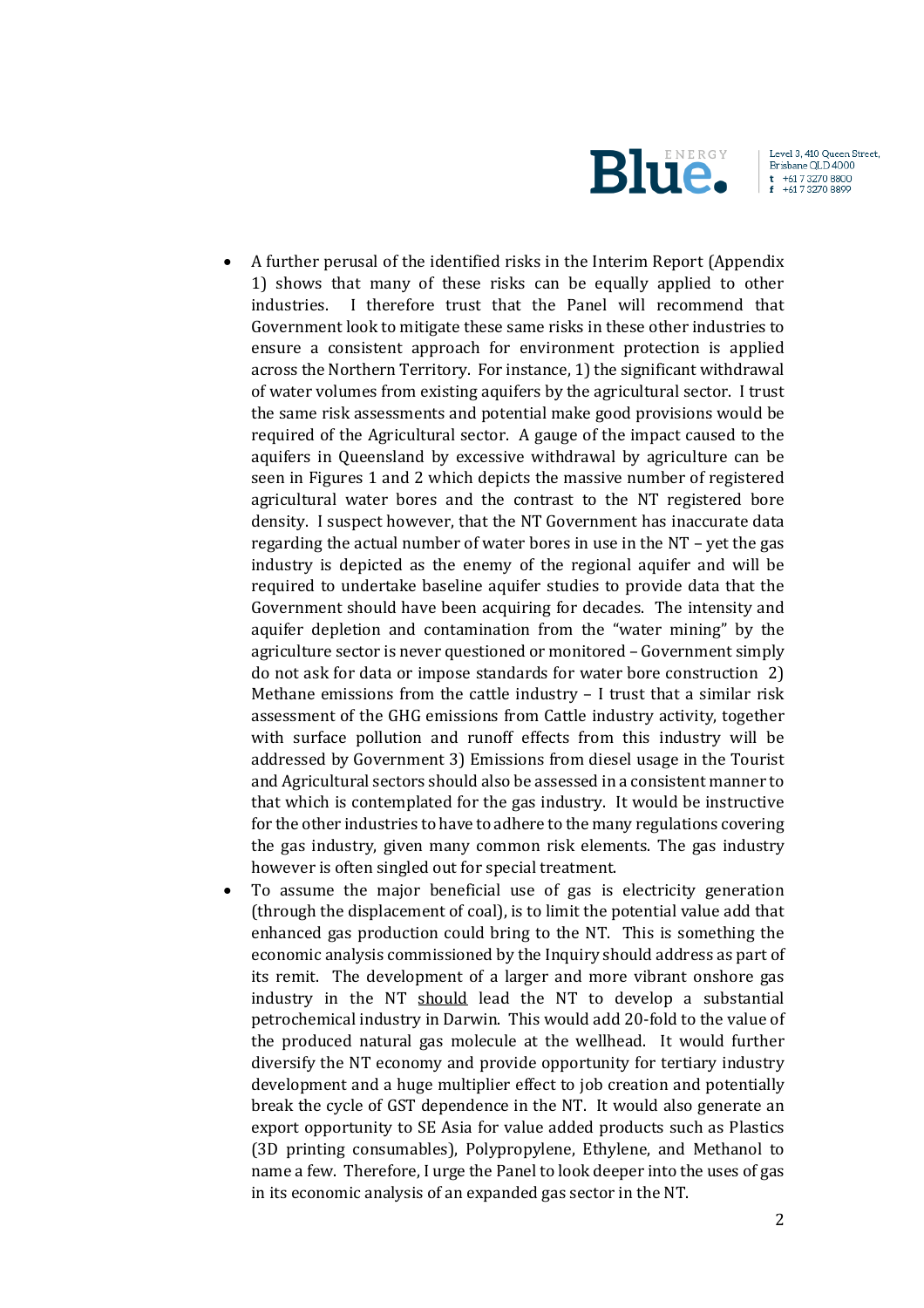

Level 3, 410 Queen Street, Brisbane QLD 4000  $t + 61732708800$ +61 732708899

- I trust that in the community consultation processes the Panel has undertaken to identify the many uses that petroleum derived products bring to the residents of both remote and urban communities in the Northern Territory. Whilst the setting of the attached video link may be viewed as incongruous to many remote community residents, I would argue that many of the items shown in this video are an important part of everyday life, for all, yet they are taken for granted. It is instructive to contemplate that if those wanting to ban the gas/oil industry in the NT, were prepared to go without these basic amenities, the opposition to the gas industry may not be as ideologically charged. There is no mention in the risk assessment of the Interim Report of the forgoing of such amenities if there were no gas industry. The following is a link to a short video: Life without Petroleum video <https://www.youtube.com/watch?v=cc4e3Zy0clk>
- The assertion that fugitive emissions from this yet to be established industry are of concern, fails to acknowledge comments by Dr Allan Finkel (Australia's Chief Scientist) that reducing Australia's GHG emissions to zero will make no difference at all to the global climate (Comment made by Dr Finkel to a Senate hearing in 2017).
- It is not logical to limit the environmental concerns of HFS to Shale Gas activities alone in the NT. The Government and Central Land Council have been benefitting from production royalties from Palm Valley and Mereenie Oil and Gas Fields for decades (loss of these royalties would have significant social and economic impact), where HFS is a standard production enhancement technique (the Pacoota Sandstone is a tight gas reservoir), and, as the Panel would know, the Pacoota zones directly fracture stimulated in these fields are in fact aquifers, by definition. So here is a situation where it is permitted that HFS Fluids are injected directly into an aquifer, yet HFS is banned from being undertaken in shale sequences which are not aquifers and which are vertically isolated from any proximal aquifers. This inconsistency is troubling, and does not reflect well on the definition of the scope for the Inquiry. In addition, the Palm Valley Gas field has been subject to hypersaline brine re-injection over a decade or more, and presumably the Government has solid data from these fields regarding any crossflow contamination of aquifers from the injection of these hypersaline brines together with any evidence of a resultant increase in seismicity from this practice. I look forward to the documentation of these results in the Panel's Final Report. I also note there is no attempt to link mining operations in the Tennant Creek area with known earthquake history in that region.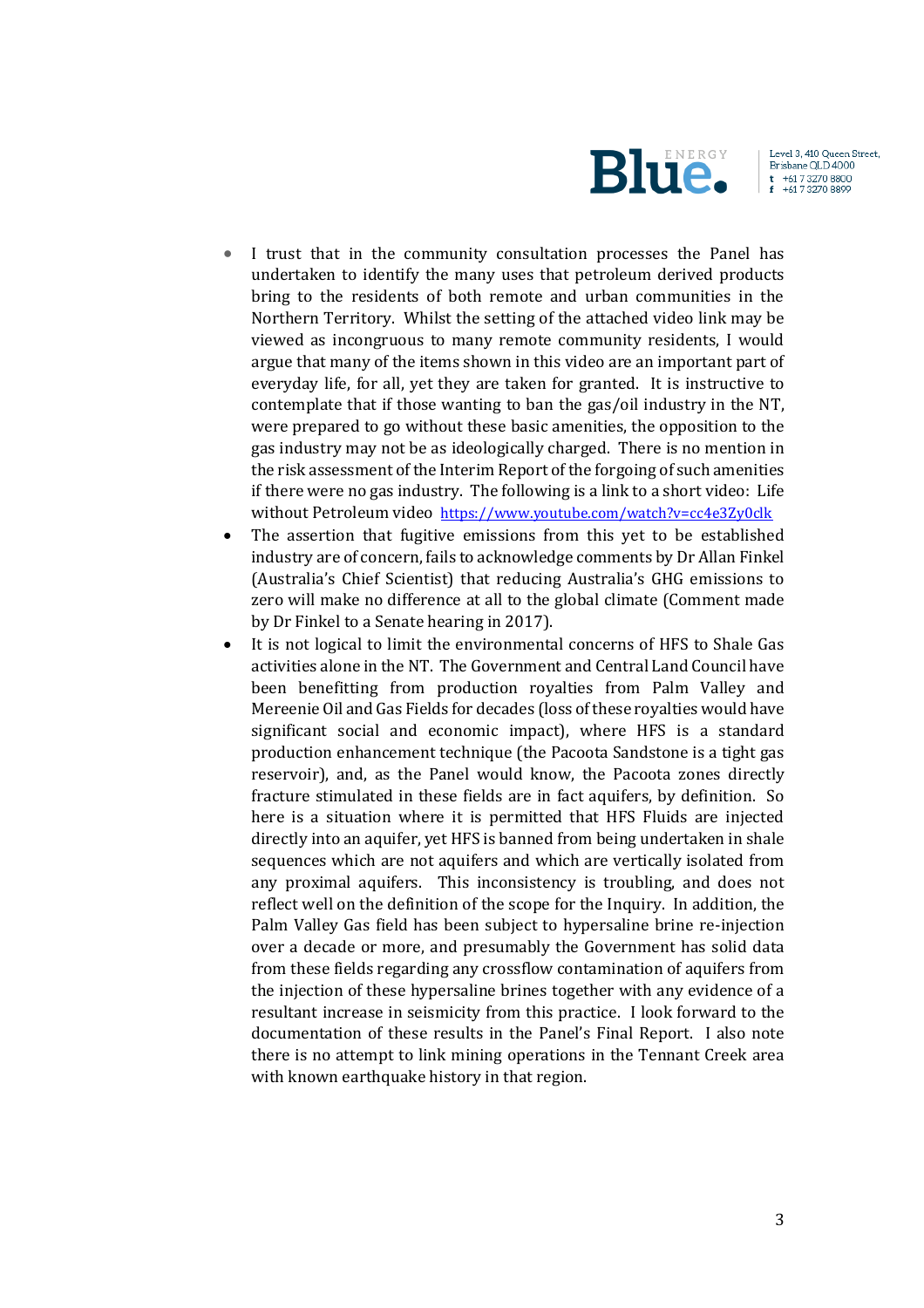

Level 3, 410 Queen Street, Brisbane QLD 4000  $t$  +61 7 3270 8800<br>f +61 7 3270 8899

• Given HFS has been in use in the NT since the 1980's has there been any environmental damage caused in the Palm Valley and Mereenie operations as a result of Hydraulic Fracture Stimulation or as a result of inadequate Regulatory controls? This is an important bench mark to establish before more prescriptive regulation is envisaged.

I wish the Panel well in their deliberations, urge a consistent approach to risk identification, assessment (including likelihood and consequence) and mitigation across all industries with common risk , and look forward to digesting the Final Report of the Inquiry Panel in due course.



**Figure 1: NT water bore locations - from NT Government**

**Source**: https://nt.gov.au/environment/water/water-data-portal)